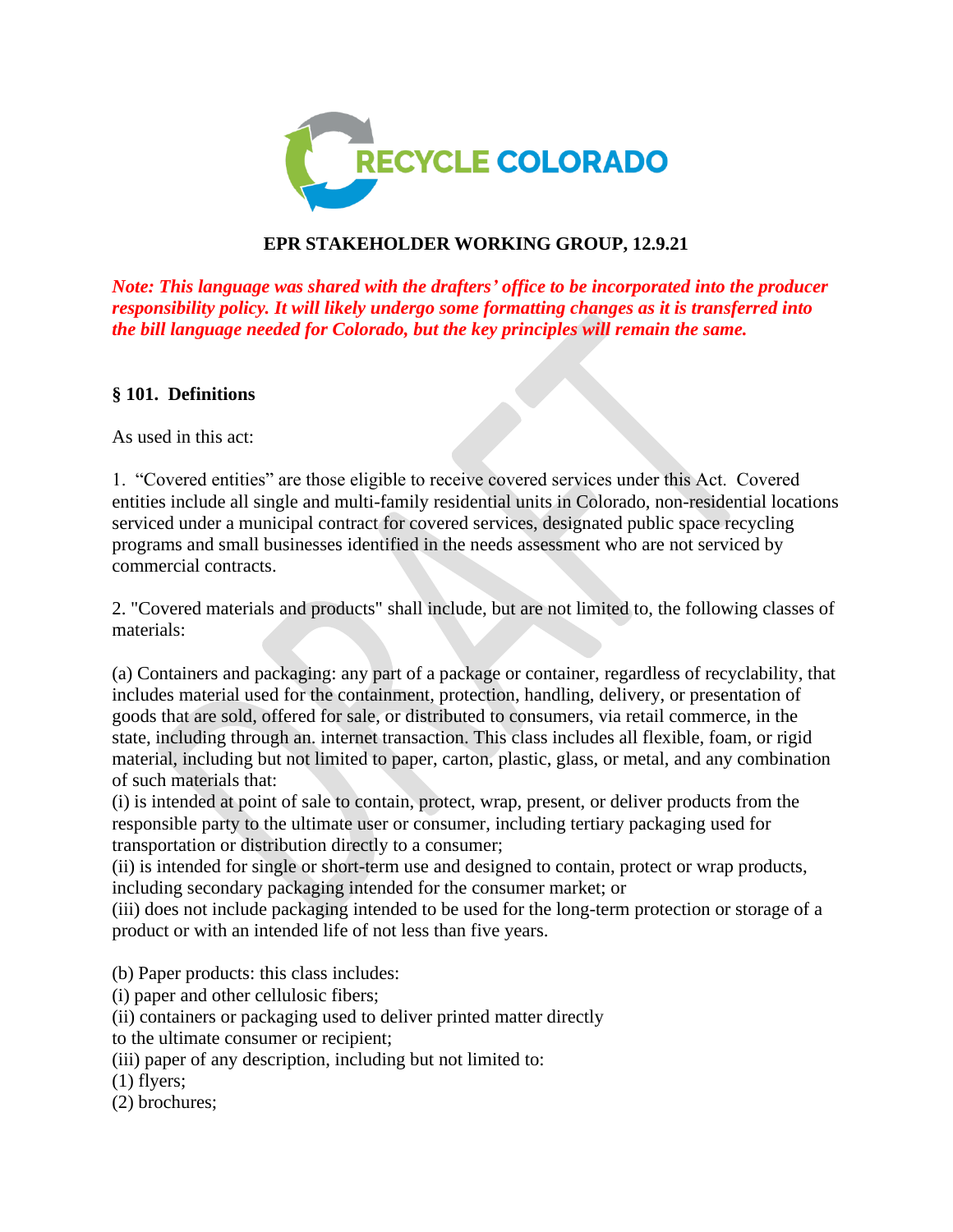(3) booklets; (4) catalogs; (5) telephone directories; (6) newspapers; (7) magazines; (8) paper fiber; and (9) paper used for writing or any other purpose.

(c) Food serviceware: this includes products intended for a single use and specified by the department through regulations, that frequent the residential waste stream or are plastic products that have the effect of severely disrupting recycling processes, including, but not limited to: single use plastic items such as straws, utensils, cups, plates, and plastic bags; and single-use paper products such as cups, plates, and …. The producer responsibility organization or advisory board may also make recommendations to the department regarding food serviceware that should be covered under this act.

(d) For the purpose of this act, the products covered designation does not include the following: (i) covered materials or products that could become unsafe or unsanitary to recycle by virtue of their anticipated use;

(ii) bound books;

(iii) beverage containers subject to a returnable container deposit, if applicable;

(iv) compostable products subject to similar producer responsibility legislation, if enacted and implemented in Colorado;

(v) other products covered by statewide producer responsibility programs affecting municipal solid waste;

(vi) medical devices and covered materials and products regulated as a drug, medical device or dietary supplement by the U.S. Food and Drug Administration under the Federal Food, Drug, and Cosmetic Act, 21 U.S.C. 321 et seq., sec. 3.2(e) of 21 U.S. Code of Federal Regulations or the Dietary Supplement Health and Education Act;

(vii) animal biologics, including vaccines, bacterins, antisera, diagnostic kits, and other products of biological origin, and other covered materials regulated by the United States Department of Agriculture under the Virus, Serum, Toxin Act, 21 U.S.C. 151-159;

(viii) covered materials used to contain toxic or hazardous materials, or regulated by the federal insecticide, fungicide, and rodenticide act, 7 U.S.C. SEC.136 ET SEQ. or other applicable federal law, rule or regulation.

3. "Covered services" means a recycling program that serves covered entities to provide collection of recyclables from those entities through various means including curbside collection or other pickup service and dropoff or similar service. Covered services includes transportation and processing of collected materials and products to prepare the materials for end markets.

4. "Department" means the state agency charged with responsibility for solid waste management.

5. "Post-consumer material" means only those covered products or materials generated by a business or consumer which have served their intended end use as consumer items and which have been separated or diverted from the waste stream for the purposes of collection and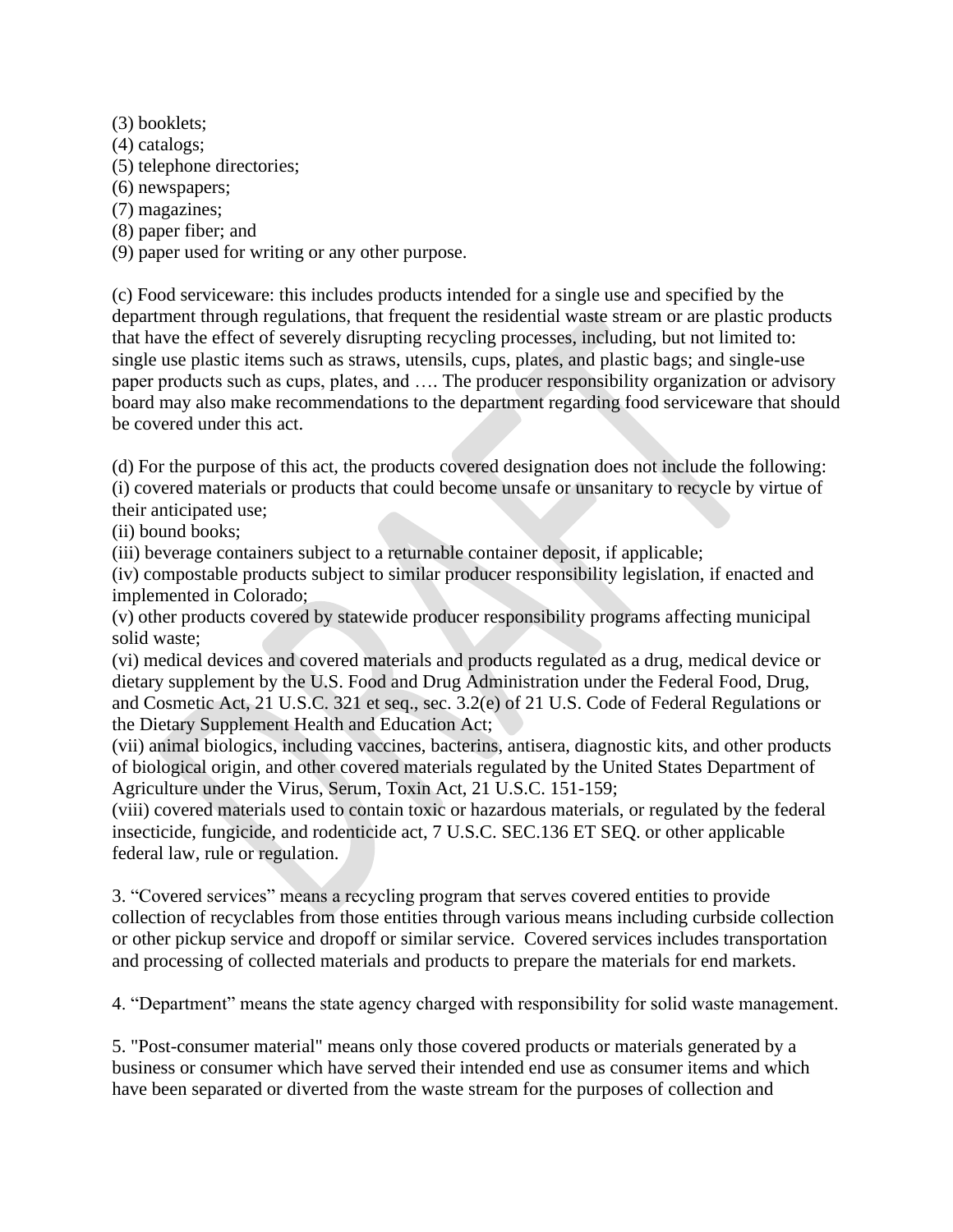recycling as a secondary material feedstock, but shall not include waste material generated during or after the completion of a manufacturing or converting process.

6. "Post-consumer recycled content" means the content of a product made from post-consumer recycled materials or feedstock.

7. "Producer" means an entity that shall be determined to be the producer, for the purposes of this act, based on the following hierarchy:

(a) the person or company who uses the covered material or product under such person's own name or brand and who sells or offers for sale the product that uses covered material in the state; (b) the person or company who imports the product that uses covered material as the owner or licensee of a trademark or brand under which the product is sold or distributed in the state; or (c) the person or company that offers for sale, sells, or distributes the product that uses the covered material or product in the state. A producer shall not include a municipality or a local government planning unit, or a registered  $501(c)(3)$  charitable organization or  $501(c)(4)$  social welfare organization.

8. "Producer responsibility organization" means a not-for-profit organization designated by a group of producers to act as an agent on behalf of each producer to develop and implement a producer responsibility plan, or a registered  $501(c)(3)$  charitable organization. To the extent applicable, a producer responsibility organization shall have a governing board that represents the diversity of producers and the covered materials and product types and such board may include non-voting members representing a diversity of material trade associations.

9. "Readily-recyclable" means covered materials or products included in the minimum recyclables list pursuant to subdivision 4 of section 113 of this act. Except in the case of any materials or substances authorized pursuant to the Federal Food Drug and Cosmetic Act or under any other FDA authority for food contact use, readily-recyclable does not include materials that contain toxic substances, as defined in this act.

10. "Recovery" means the diversion of covered materials or products that might be disposed of or become waste. Recovery is measured at the point where covered materials have been processed and are ready for sale or delivery to material reclaimers or end markets, *i.e.,* after processing at a materials recovery facility (MRF) or similar establishment.

11. "Recovery rate" means the amount of covered materials or products recovered over a program year divided by the amount of those products sold in the state, expressed as a percentage.

12. "Recycling" means reprocessing, by means of a manufacturing process, of a used material into a product, a component incorporated into a product, or a secondary (recycled) raw material. "Recycling", for purposes of this act, does not include energy recovery or energy generation by means of combustion, use as a fuel, or landfill disposal of discarded covered materials or products or discarded product component materials or chemical conversion processes, as determined by the department to not qualify in the state as recycling.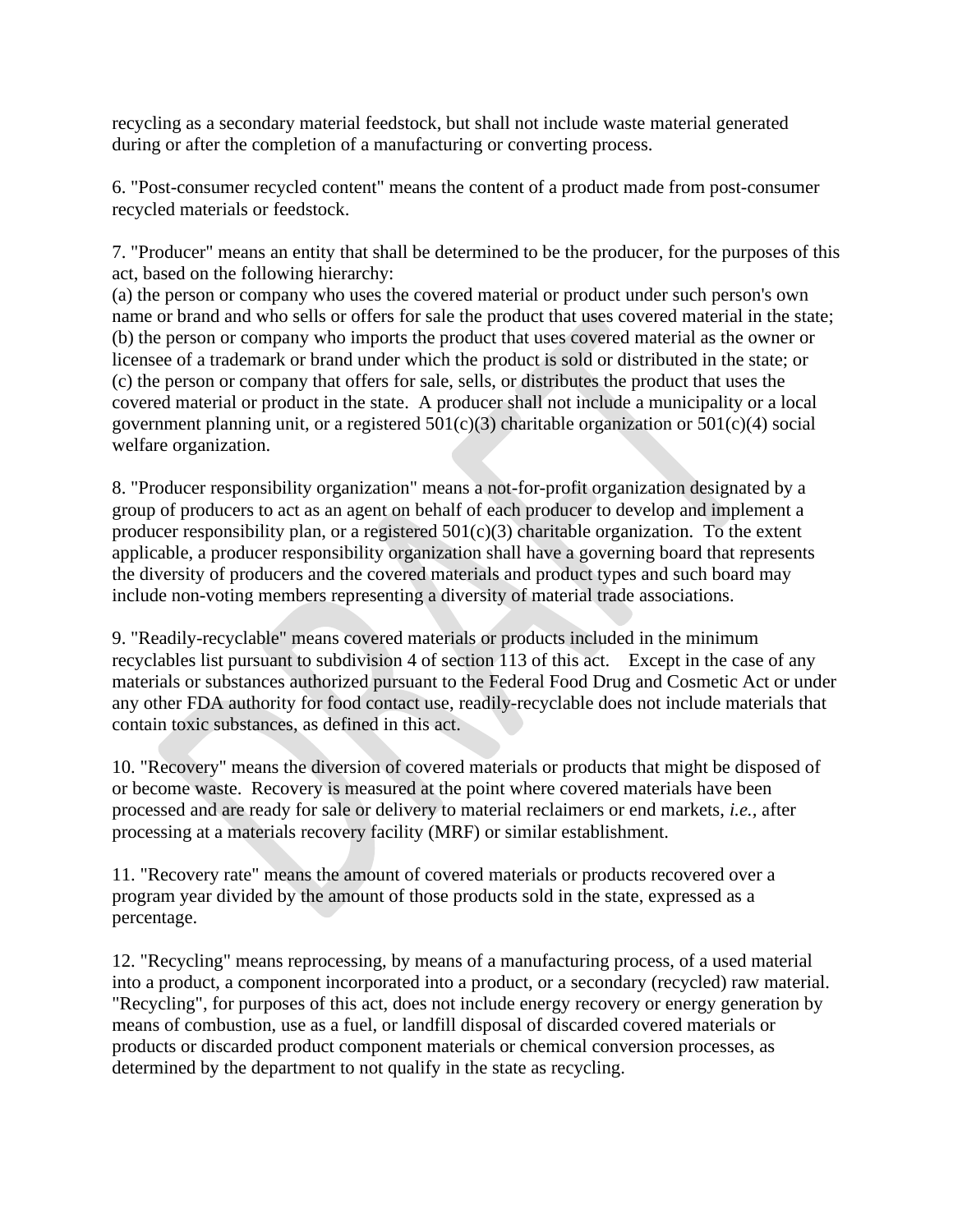13. "Recycling rate" means the amount of covered materials or products that is managed through recycling or reuse, as defined by this act, divided by the amount of those products sold in the state expressed as a percentage

14. "Refillable/Reusable" means a product or package returned to the market for its original intended use, when the discarded product retains its original performance characteristics and can be used for its original purpose at least five times or products or packages that are intended to be refilled for the same or similar purpose by the producer.

15. "Retailer" means a person who sells or offers for sale a product to a consumer, including sales made through an internet transaction to be delivered to a consumer in the state. 16. "Toxic substance" means any substance which is identified or listed as a hazardous waste in regulations promulgated pursuant to state law. This includes but is not limited to any of the following chemicals or chemical classes: ortho-phthalates, per and polyfluoralkyl substances (PFAS), bisphenols, formaldehyde, lead and lead compounds, mercury, cadmium, hexavalent chromium and compounds, benzophenone and its derivatives, toluene, halogenated or organophosphate flame retardants, or perchlorate. Toxic substance shall not include any substance authorized pursuant to the Federal Food Drug and Cosmetic Act or under any other FDA authority for food contact use.

## **§ 103. Producer responsibility advisory board**

1. There is hereby established within the department a producer responsibility advisory board, hereinafter the advisory board. The advisory board provides advice and recommendations to the department and to producers or the producer responsibility organization on the needs assessment, plan development, plan approval, annual reports, and ongoing stakeholder engagement

2. (a) The advisory board shall be composed of an odd number of members all of whom have relevant knowledge and experience with material recovery programs and/or the impacts of covered materials and products on the environment . The department's commissioner shall appoint at least one member from each of the following, and shall give consideration to representing all geographic regions of the State and all sizes of communities:

- i. Municipalities, including representatives from both a small and large municipality from both the Front Range and Greater Colorado
- ii. Counties, including a representative from the Front Range and one from Greater Colorado:
- iii. a statewide environmental organization;
- iv. a representative of environmental justice communities or organizations or organization representing traditionally underserved communities;
- v. a materials recovery facility;
- vi. a municipal recycling collection provider;
- vii. a private sector recycling collection provider;
- viii. a manufacturer of packaging materials utilizing post-consumer recycled content;
- ix. a manufacturer of paper materials utilizing post-consumer recycled content;
- x. a manufacturer of refillable beverage containers or operators of reusable bottle systems operating within the U.S;